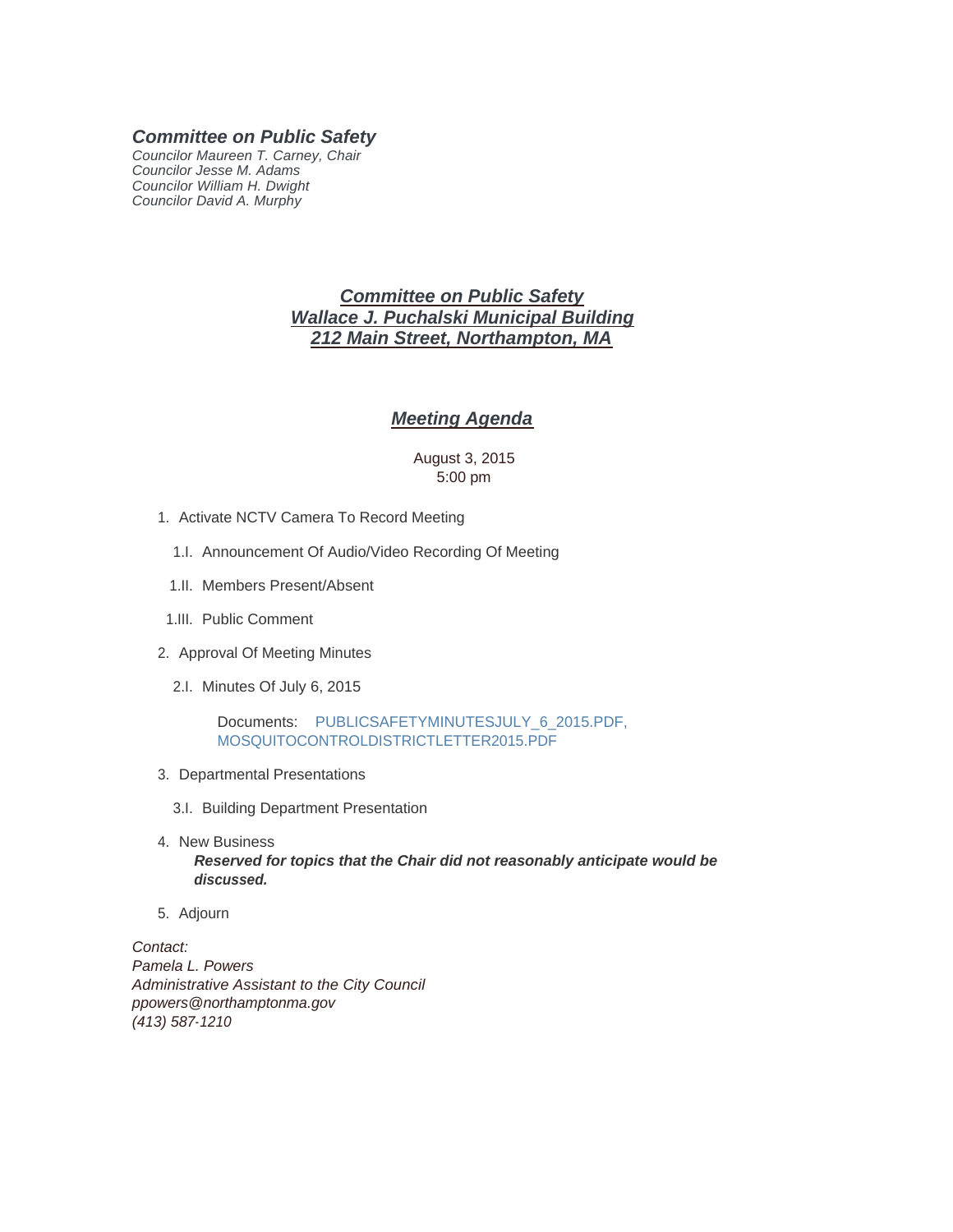**Committee on Public Safety** 

Councilor Maureen T. Carney, Chair Councilor Jesse M. Adams Councilor William H. Dwight Councilor David A. Murphy

# **Committee on Public Safety** Wallace J. Puchalski Municipal Building 212 Main Street, Northampton, MA

## **Meeting Minutes**

### 7/6/2015 - Minutes

- 1. Activate NCTV Camera To Record Meeting
- 2. New Business
- None
- 3. Members Present/Absent Present at the meeting were Councilor Carney (Chair), Councilor Murphy, and Councilor Dwight. Councilor Adams was absent.

 $\frac{1}{4}$ 

 $\frac{1}{4}$ 

- 4. Announcement Of Audio/Video Recording Of Meeting Councilor Carney announced that the meeting would be video and audio taped.
- 5. Public Comment None.
- 6. Approval Of Meeting Minutes Councilor Dwight moved to approve the meeting minutes of June 1, 2015; Councilor Murphy seconded the motion. The motion was approved on a voice vote of 3 Yes, 0 No, 1 Absent (Councilor Adams).
- 7. Departmental Presentations
	- 7.I. Presentation By The Public Health Department

Merridith O'Leary was on hand to give a presentation about the Public Health Department's number one pressing issue that they are dealing with: opioid addiction.

A \$550,000 grant was awarded to the Public Health Dept, from DPH Bureau of Substance Abuse. It is five year grant; the majority of the money will be used to fund a full-time coordinator position to assess the opioid and heroin addiction issue in Hampshire County, identify partners, build capacity, and come up with reduction strategies to reduce the opioid deaths.

The program is called "Hampshire Hope"; the grant was originally written to support 7 communities,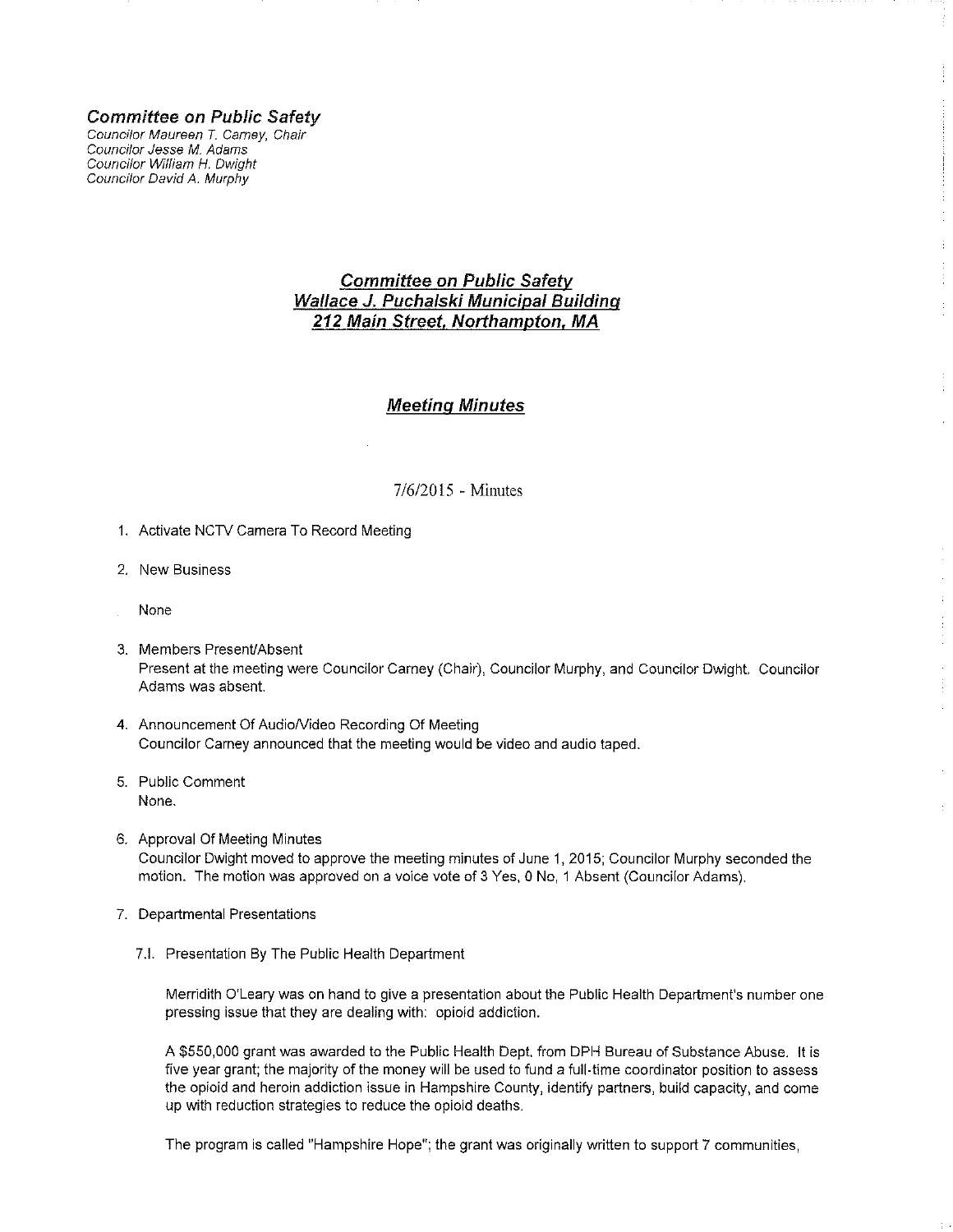however, because of the DA's office involvement, the program will be far more reaching in Hampshire County. Hampshire HOPE is a collaboration of individuals, health care organizations, community groups, social services agencies, government agencies, local health departments, Office of Northwestern DA, law enforcement agencies, first responders, and others who have joined together in a comprehensive effort to reduce and prevent opioid use and abuse in Hampshire County.

The first step was to look at the number of deaths as a result of opioid overdose and evaluate the statistics associated with those deaths, such as where the death occurred, what the specific drug was that caused the death, etc. The death information sources came from the Mass State Police and the Dept. of Public Health. The two sources are not always consistent. DPH reports all OD fatalities, where Mass State Police reports only people who are dead upon arrival, die during transport, or die within 48 hours of admittance to Emergency Room or Inpatient.

Director O'Leary shared information about the Number of Unintentional Opioid Overdose Deaths by County in Massachusetts for the years 2000 - 2014. Ms. O'Leary explained that one of the reasons for the rise in addiction is due to the misuse of prescription drugs. One of the strategies used to prevent misuse is a community drug roundup program. There is also a prescription monitoring program in Massachusetts; 49 states have a monitoring program, however, many states do not coordinate or share information allowing a prescription drug abuser to go undetected until it is too late. Director O'Leary explained that the heroin of today has a higher efficiency rate than the heroin of the 1970's.

As a task force Hampshire Hope has come up with a resource guide and a brochure to spread community awareness. They have also developed an index sized leaflet that explains about the Good Samaritan Law. The goal is to let everyone know that the Good Samaritan Law protects witnesses of an overdose who call for help. They are also working to get NARCAN more readily available to the public. NARCAN is a drug that reverses the effects of a narcotic. The cost for NARCAN has more than doubled, however, it is now available without a prescription. It is not the type of substance that can be administered by the overdosed patient.

Three strategies that Hampshire Hope will address during its first year are:

- 1. Too many 8 12th graders have misued prescription opioid, the gateway drug to heroin.
- 2. Too many people are addicted to heroin and opioids.
- 3. Not enough people are entering into drug rehab programs.

Councilor Murphy asked whether there was any growing concern about mosquitos. Last year the virus disease numbers were very low. This was contrary to what was expected due to the previous year's occurences. Director O'Leary is trying to establish a mosquito control district. The state does do testing, however, not in the western part of the state. In the western part of the state there are 7 communities that belong to a mosquito control district. Northampton is not part of any district; DPH promised to come out and set traps, however, they came during the fall when the mosquito population is diminished. The Public Health Department was also told that they could not continue survelliance in our area. Ms. O'Leary is talking with other communities to form a Pioneer Valley mosquito control district. The state is saying that the effort will need to go through legislation and could drag on. Northampton lost its licensed pesticide applicator when Mr. Fred Pirog retired from the Public Works Department. There will be issues around treating wetlands and catch basins. So the Public Health Dept, is trying to figure out what it would take to become part of a mosquito control district. Right now it looks like to cost to Northampton will be \$70,000. As part of the network, our community would receive an assessment of wet land areas, any type of treatment necessary, and community outreach education. If there is a real public health emergency, the network would cover the outbreak.

An alternative to joining a control district is to have UMASS do the testing. They have the equipment that was given to them by DPH in 2002. The students can set the traps. The DPH has said they do not want this do be done.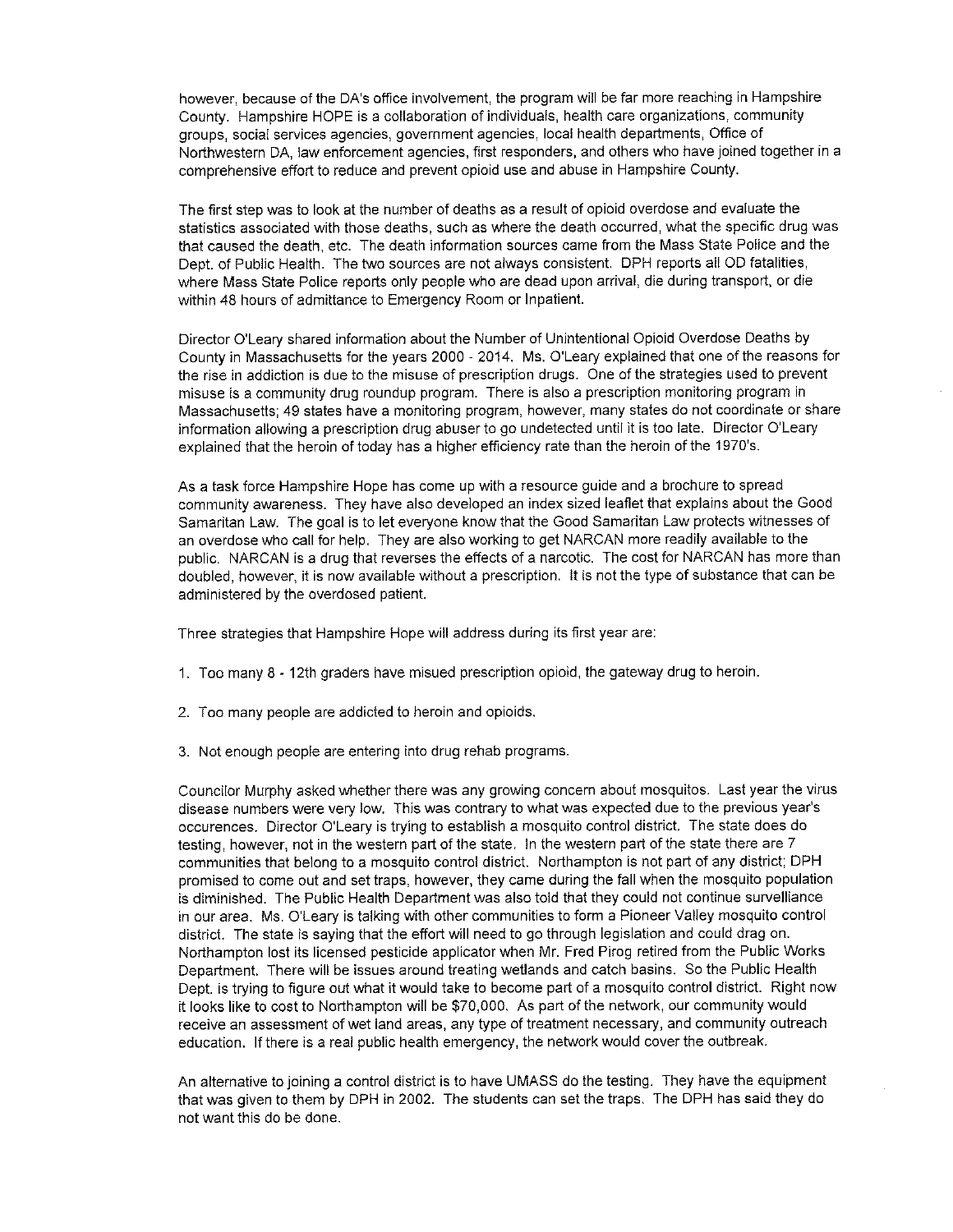It is Director O'Leary's understanding that the Mayor is in favor of becoming part of a misquoto control district and is willing to write a letter of intent stating his position. Councilor Dwight asked if a letter from the Committee on Public Safety would help; Director O'Leary responded, "Absolutely". Director O'Leary will send boiler plate language to the committee.

Regarding ticks, Director O'Leary suggested that more testing needs to be done of intact ticks. Dr. Rich will subsidize the testing of a tick for four diseases. The department is focusing on prevention. She does not believe curtailing outdoor events is the answer. Rather, she believes, public education is important.

#### 8. Adjourn

At 5:50 pm, Councilor Dwight moved to adjourn; Councilor Murphy seconded the motion. The motion was approved on a voice vote of 3 Yes, 0 No. 1 Absent (Councilor Adams).

Contact: Pamela L. Powers Administrative Assistant to the City Council ppowers@northamptonma.gov  $(413) 587 - 1210$